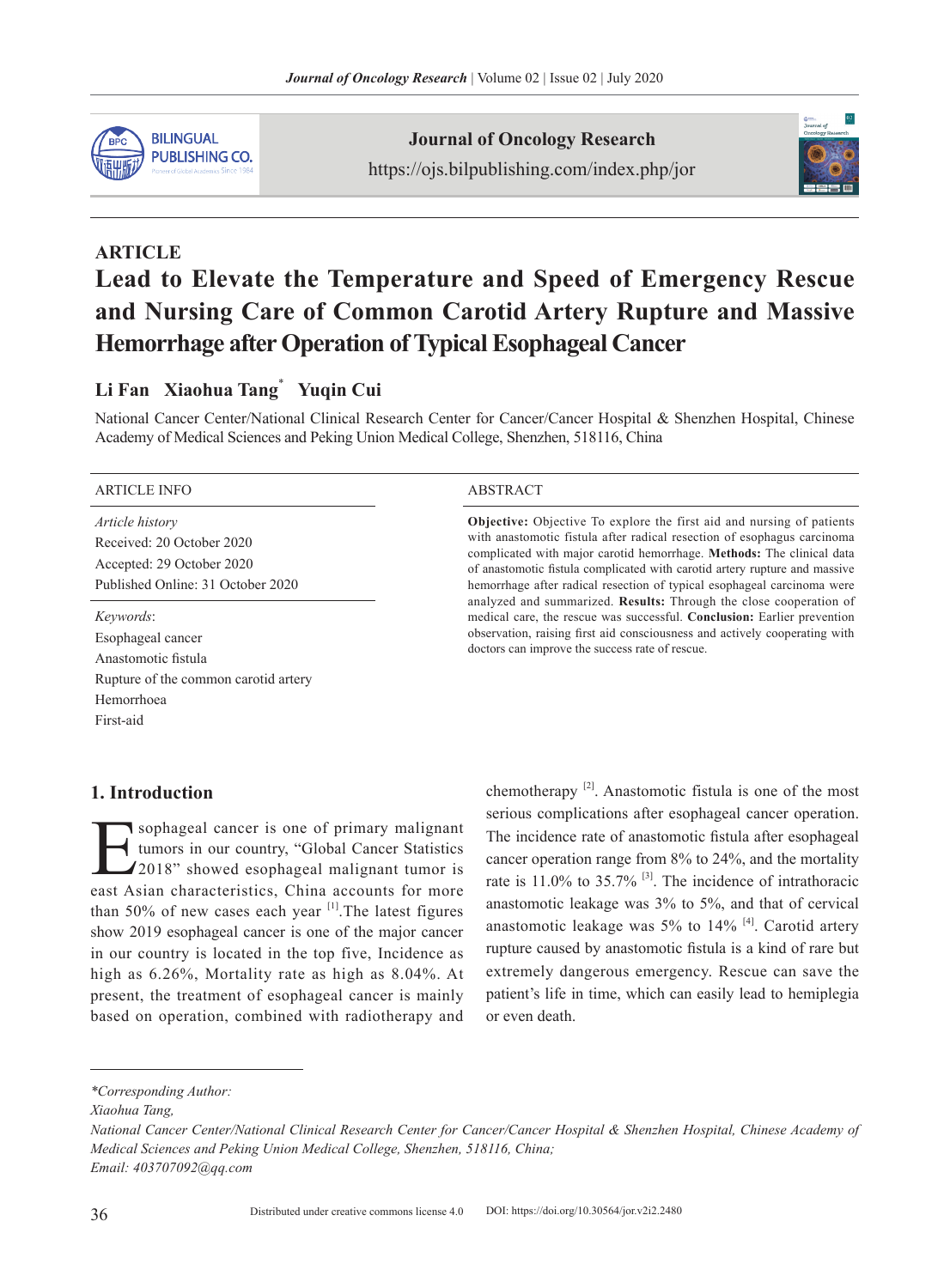In November 2019, our department admitted a case of carotid rupture and massive hemorrhage caused by anastomotic fistula in 52 days after operation for esophageal cancer. Summarized the nursing of anastomotic fistula and rescue experience of common carotid artery rupture and hemorrhage for esophageal cancer, improved rescue success rate and reduced mortality rate. The nursing experience is reported as follows:

### **2. Clinical Data**

Male, 54 years old, with concurrent radiochemotherapy for esophageal mid - thoracic squamous cell carcinoma (radiotherapy was started in August 2019, with a total of 22f radiotherapy dose: 95%PGTV 47.3Gy/2.15Gy/22f, PTV 39.6Gy/1.8Gy/22f; During one cycle of simultaneous chemotherapy with capecitabine plus nedaplatin, capecitabine 1500 mg/m<sup>2</sup>, nedaplatin 25 mg/m<sup>2</sup> q1w<sup>2</sup>), Checked in to our department in November 2019 for surgical treatment. "Thoracolaparoscopic combined three - incision esophageal cancer resection by gastric replacement esophagocervical anastomosis" under general anesthesia on November 26,2019, following a complete assessment of the relevant examination, On day 8, the neck incision was red and swollen, The results of endoscopy showed that the anastomotic stoma was in deep depression and the diagnosis of cervical anastomotic stoma fistula. the neck wound is opened and the fistula bag is connected with a negative pressure bottle to be fully drained, a large amount of pyogenetic odor secretion is led out, and 50ml of metronidazole is continuously washed and changed, and the secretion is cultured into pseudomonas aeruginosa and oral streptococcus. Amikacin + vancomycin anti-infection treatment according to drug sensitivity, supplementing nutritional support such as albumin, high vigilance for anastomotic abscess erosion of neck blood vessels, Postoperative day 52, After severe coughing, the common carotid artery ruptured and hemorrhaged during medical ward rounds, electrocardiogram monitoring, high-flow oxygen inhalation, establishment of double venous pathway, intravenous drip of pituitrin, methylprednone and Ringer's fluid, the bedside trachea is incised and the trachea intubation is indwelled and the continuous breathing balloon is used for assisting breathing and removing blood clots, After being signed by the family, the emergency general anesthesia was immediately sent to the operating room for "exploratory disconnection of the left common carotid artery of the median splitting sternum + cervical esophagus fistula + thoracic gastric fistula + debridement and drainage" and transferred to ICU for treatment after the operation.

#### **3. Rescue Preparation**

(1) Item preparation. For patients with long-term anastomotic fistula non-healing and increased fluid leakage, prepare for bleeding rescue. Negative pressure aspirator, oxygen, shadowless lamp, tracheotomy bag, tracheal intubation box (containing respiratory balloon, laryngoscope, tracheal intubation belt air bag, intubation tube core), first aid medicine, etc. should be provided beside the bed. And make sure it's in good condition in case of urgent need.

(2) Judging whether it is carotid bleeding is the key to rescue. The carotid artery hemorrhage is turbulent and manifested as a large amount of blood gushing out from the nasal cavity, mouth, airway and wound. Once the carotid artery hemorrhage is diagnosed, the first means of rescue is to press and stop the bleeding, the method is as follows: opening the wound, Directly place your fingers on the artery (preferably on the upper and lower ends of the hemorrhagic site) for compression, with the best force to block blood flow, and avoid pressing the trachea too hard to affect breathing.

(3) Keep the airway unobstructed and prevent asphyxiation: assist the patient to take the side lying position of the patient with one side of the head to help the blood lead out, encourage the patient to cough up the blood at any time without force, tell the patient to maintain the normal breathing frequency not to hold breath, Prepare tongue depressor, mouth opener, aspirator, etc. If blood clot still cannot be discharged, use suction tube to aspirate, and prepare and explain the items for tracheotomy or tracheal intubation.

(4) Assisting tracheotomy: assisting the patient to take the supine position, raising the shoulder by about 10cm, making the head as far back as possible, facilitating exposure of the trachea, selecting a suitable low-pressure airbag catheter according to the age and body type of the patient, generally selecting a catheter of 7.5-8mm for adults, the nurse stands on the left side of the patient, holds a sputum suction tube to clean the blood of the operation field and blood clots of the oral and nasal cavity at any time, puts the tracheal cannula into the trachea after the tracheal incision, inflates the catheter air sac, the suction tube is inserted into the trachea through the trachea to absorb the blood clots, Connect the respiratory balloon to continuously positive pressure ventilation, the tracheal sleeve is fixed to the neck by a lace, elastic to extend into 1 finger is appropriate, a piece of vaseline gauze is plugged under the skin to stop bleeding, and two pieces of open gauze are used between the wound and the sleeve [5].

(5) Closely observe the changes of vital signs, state of consciousness, complexion, temperature of limbs, urinary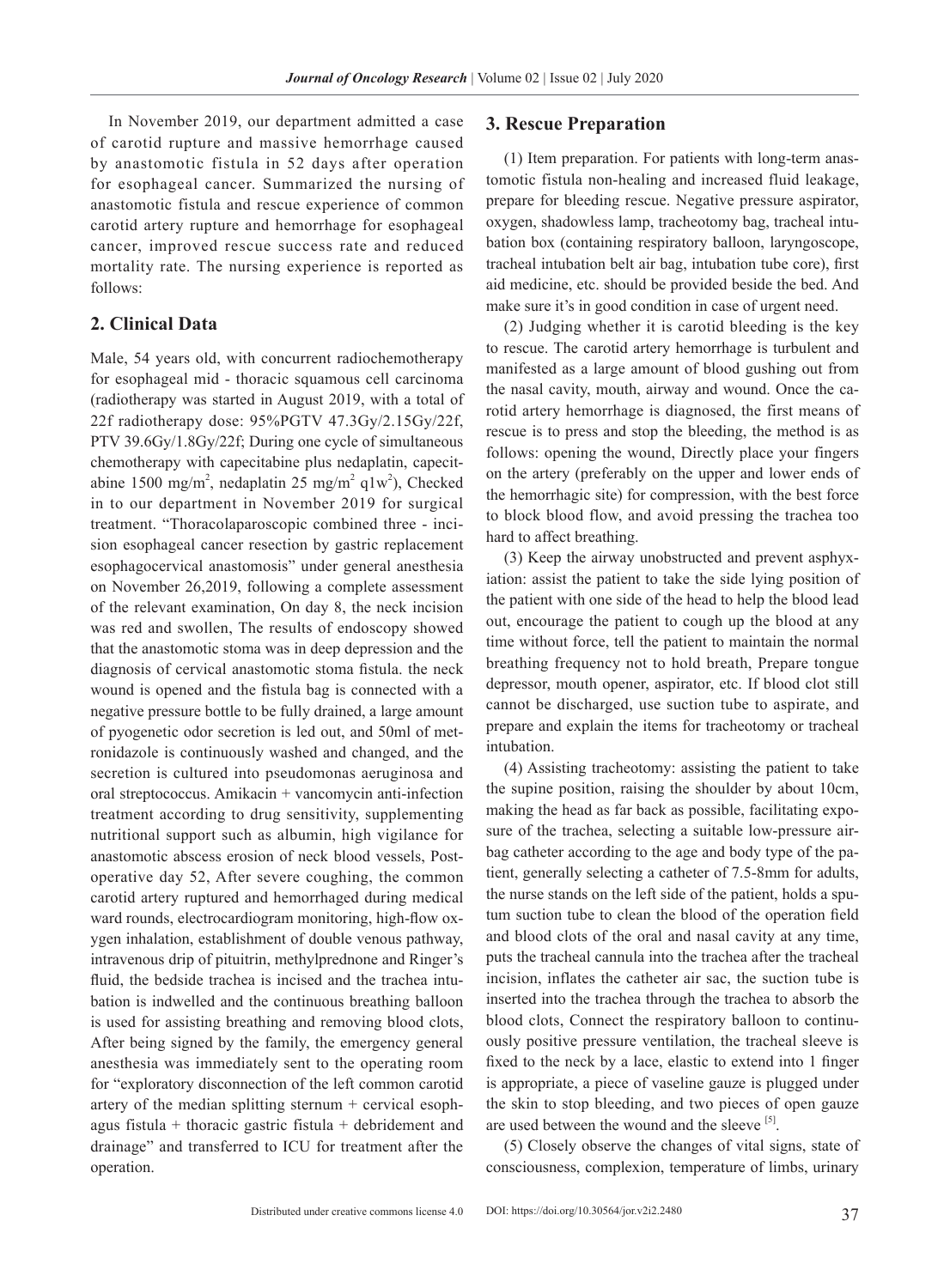volume, ECG monitoring, high-flow oxygen uptake, keep warm.

(6) Establish more than 2 venous channels, apply hemostasis, replenish blood volume, boost blood pressure, vasoactive drugs, draw cross-match blood, inform blood bank to prepare blood. Prepare oil gauze, gauze, gauze wet with adrenaline to give compression hemostasis, contact the operating room, anesthesiology department, ICU to prepare.

(7) Do a good psychological care, comfort patients and family members, tell them not to be nervous, cooperate with rescue.

#### **4. Discussion**

#### **4.1 Cause Analysis of Bleeding**

(1) The left side of the common carotid artery originates from the aortic arch, the anterior lower segment of the common carotid artery is covered by the sternocleidomastoid muscle, the medial side is adjacent to the esophagus, the trachea, the larynx and the thyroid, and the anterior edge of the sternocleidomastoid muscle is cut in the neck for radical esophagectomy, Cut the skin subcutaneous tissue and platysma muscle, draw the sternocleidomastoid muscle and the cervical vascular sheath outwards, cut the esophagus in the neck, lift the tubular gastric autoesophageal bed to the neck, and perform mechanical anastomosis with the normal esophagus in the neck [6]. Postoperative cervical anastomotic fistula may result in prolonged immersion of the carotid artery in saliva, gastric juice or a large amount of exudate, and continued erosion of the artery wall.

(2) Preoperative radiochemotherapy significantly increased the incidence of local tissue dysfunction, wound infection, tissue necrosis and anastomotic fistula. At the same time, radiotherapy also directly damaged arteries, leading to thrombosis and atherosclerosis, which significantly reduced the intensity of arterial wall  $^{[7]}$ .

(3) Due to the consumption of diseases, surgical trauma, postoperative fasting, nutritional insufficiency, increased metabolic consumption, poor vascular condition and inadequate peripheral fluid, the malnourishment of tumor patients resulted in malnutrition, which was not conducive to the healing of anastomotic fistula.

#### **4.2 Prevention of Bbleeding**

Long-term erosion of carotid artery by anastomotic fistula is the main cause of hemorrhage, and the causes of anastomotic fistula are complex, which are related to operation, operation, gastric stump and esophageal blood circulation, thoracic infection and systemic nutritional support [8]. Early improvement of nutritional status, prevention of infection and constipation, promote the healing of anastomosis is of great significance to prevent carotid hemorrhage  $[9]$ .

(1) Nutritional support: Esophageal cancer belongs to the cancer types with the highest risk for weight loss and malnutrition, Malnutrition is defined as a state resulting from lack of intake or uptake of nutrition that leads to altered body composition (decreased fat free mass) and body cell mass leading to diminished physical and mental function and impaired clinical outcome. In cancer patients malnutrition is due to cancer cachexia, which can be defined as a multifactorial syndrome characterized by an ongoing loss of skeletal muscle mass (with or without loss of fat mass) that cannot be fully reversed by conventional nutritional support and leads to progressive functional impairment [10].

Before esophageal cancer surgery, this patient had 3 points of NRS2002 (nutritional screening risk), nutritional risk, "drinking water test" grade 3, mild dysphagia, and required nutritional support treatment. carrying out nutrition education on patients, guiding patients to eat semi-liquid or liquid diet, avoiding rough and irritating food, eating more fresh vegetables and fruits, taking enough fish, poultry, eggs, milk, beans and the like, Oral or nasal feeding ONS (oral nutrition supplement): 400g of enteral nutrition powder per day; Intravenous infusion of glucose, fat emulsion, amino acids and other nutrients. Patients are encouraged to do training such as climbing stairs to support muscle mass, body function and metabolic patterns [10]. Patients with postoperative NRS2002 score of parenteral nutrition or nasal feeding should be combined with ONS, adopt the principle of step by step according to the patient's tolerance, a small amount of multi-meal, select soft, moderate temperature, easy to digest food.

(2) Prevention of infection: Because esophagus cancer radical operation trauma, patients fear pain dare not expel sputum, and oral fasting is very easy to breed bacteria, so it is easy to appear in perioperative period wound infection and so on.

(a) Preoperative respiratory training should be given to patients: such as lip retraction breathing and abdominal breathing training, teaching patients effective coughing and coughing methods. No smoking, no alcohol, longterm smokers before surgery to give aerosol inhalation to promote the dilution and discharge of sputum. The patient was instructed to clean the body before surgery. Patients with oral diseases should be actively treated, patients should be instructed to maintain oral cleanliness, after three meals brushing teeth or chlorhexidine gargle, pre-operation teeth cleaning conditions.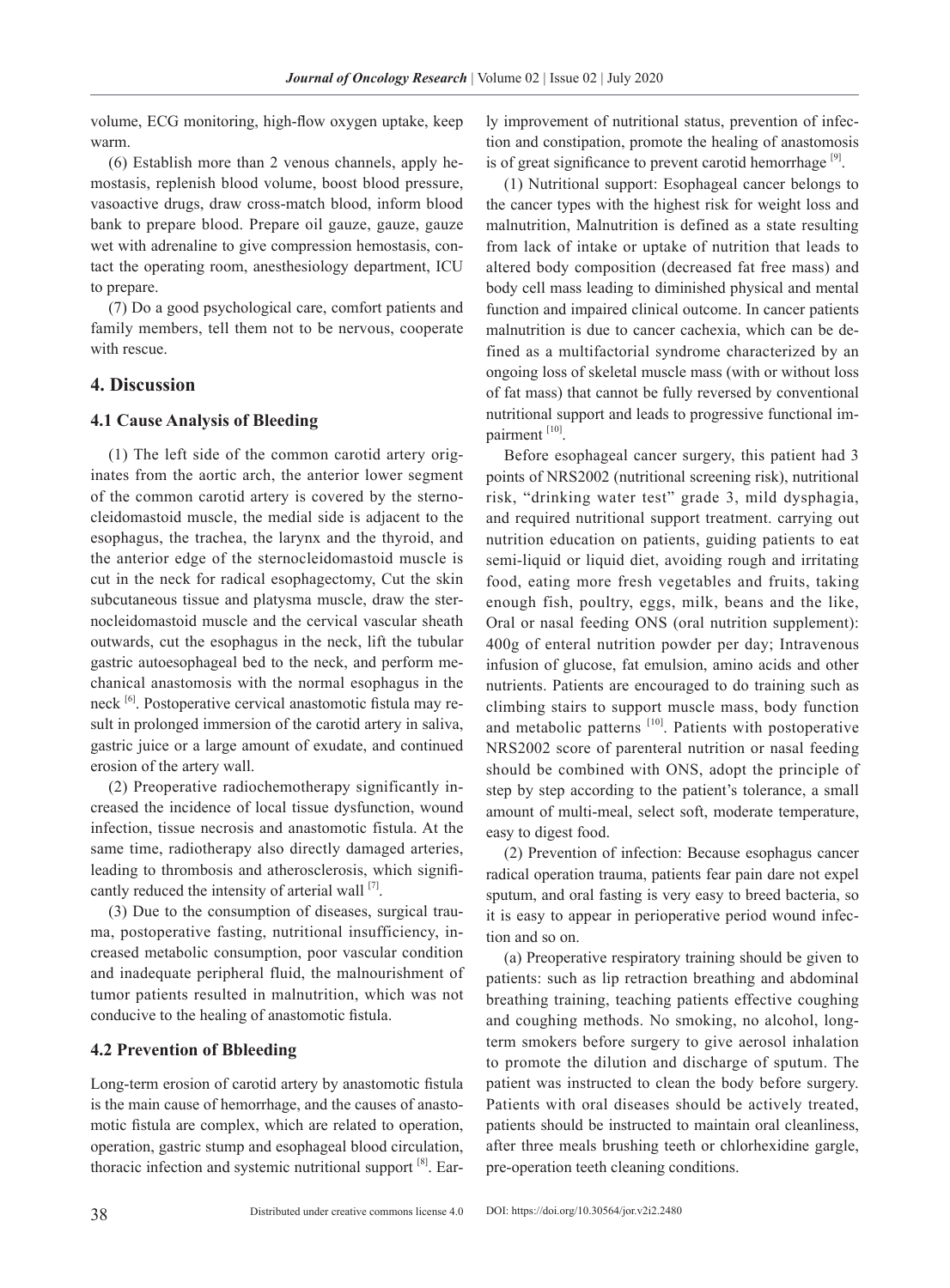(b) The vital signs, especially the changes of body temperature, should be closely observed after the operation, and all kinds of laboratory tests should be done regularly. Assist the patient to take half lying position after anesthesia, regularly assist the patient to turn over and knock back, guide the patient to breathe deeply and cough effectively, and guide the patient to press the neck and chest wounds with both hands when coughing, which is beneficial to the discharge of the patient's sputum. At the same time, the patient should avoid repeated severe coughing so as not to affect the healing of the anastomosis. After the operation, the chest tube, neck drainage tube and gastric tube are regularly squeezed to maintain negative pressure, and the anti-reflux drainage bottle is regularly replaced to keep the wound clean and dry, and the wound dressing is promptly replaced when there is seepage. Early postoperative use of antibiotics intravenous drip, according to the sputum culture results timely replacement of antibiotics. Keep the ward environment clean and ventilate for half an hour in the morning and evening to assist patients to do basic nursing. When the patient is assessed to be able to eat, instruct the patient to chew the method 50 times and chew the food sufficiently before being swallowed.

(3) Atomized inhalation: Carotid arteries are very sensitive to changes in blood pressure <sup>[9]</sup>. Respiratory secretions can stimulate the throat to cause a patient to cough violently, leading to changes in blood pressure, humidification of the airway and aerosol inhalation help to dilute sputum, relieve symptoms of a patient's violent cough, and guide the patient to press a neck wound when coughing, Avoid increased anastomotic tension.

(4) Observation and nursing of cervical anastomotic fistula: Early anastomotic fistula occurs within 5 days after operation, the symptoms of the whole body are not obvious, palpation can find gas and liquid in neck incision; Mid-stage anastomotic fistula occurred in 6-14 days and was characterized by neck swelling and hot pain, palpation of subcutaneous emphysema and secretion of acid-odorous pus from neck incision; late anastomotic fistula occurred in more than 14 days and was characterized by systemic poisoning and increased pus. Nursing staff should pay attention to observation. The skin flap observation chart should be used to record the color, capillary filling degree and skin temperature in detail. If local skin is obviously white, swollen and skin temperature rise, patients feel local tension [9]. Report to the doctor as early as possible and improve the relevant examination so as to detect anastomotic fistula as early as possible. The patient has a mid-stage anastomotic fistula on the 8th day after operation. Diet should be immediately banned, neck incision is open and drained, effective gastrointestinal decompression is maintained, and gastric fluid gas is adequately drained, reducing the tension of anastomotic mouth and promoting the healing of the anastomotic mouth; Use high dose antibiotics to control infection according to drug sensitivity results; give high nutritional support to the veins or jejunum according to doctor's advice to enhance resistance and promote fistula healing; give systemic support treatment such as blood transfusion and transfusion according to doctor's advice; Strengthen the observation of vital signs and draining fluid traits; listen carefully to the patient's complaints and make psychological comfort; assist the patient to do basic nursing such as oral and perineal care; keep the ward quiet and proper temperature and humidity<sup>[11]</sup>.

(5) Sufficient drainage of anastomosis: neck anastomosis close to the surface skin, easier drainage than thoracic fistula, anastomosis local inflammatory exudation more, so it is necessary to give local adequate drainage after neck surgery. After the anastomosis between the stomach and the esophagus, the gastric tube and the feeding tube are retained. The stump of the stomach wall is closed. a rubber strip is used for drainage at the neck, the rubber strip is removed and replaced with a gauze strip after 2 to 3 days, the neck is provided with 1cm open drainage for 2 to 3 days under the condition of ensuring smooth drainage at the neck, and the gauze strip is removed after the neck incision is completely cleaned, The neck incision was given about 2 days of healing time. Helps reduce the occurrence of neck anastomotic fistula and infection [12].

(6) Patients have few signs before their carotid arteries are about to rupture, including severe pain behind the sternum or in the upper abdomen, pulsating wounds, distended arteries, occasional small "harbingers" bleeding, the need for nurses to focus on high - risk patients, and their warning of bleeding signals  $[8]$ . If the doctor discovers the carotid artery is exposed when changing dressings, the arteries can be ligated before bleeding to prevent the occurrence of major bleeding.

(7) Equipped with a carotid artery rupture emergency treatment box, (Contains respiratory balloon, wound dressing, goggles, face screen, negative pressure device, oxygen inhalation device, air cut bag, with air bag catheter, intubation tube core, physiological saline, syringe, gloves, sedative drugs, local anesthesia drugs, gloves, etc.)  $^{[9]}$ , Periodically check the service life of the equipment, replace the equipment and stock if necessary, the ward should have the emergency plan of carotid rupture and drill smoothly.

#### **5. Summary**

Effective preventive observation is of great significance